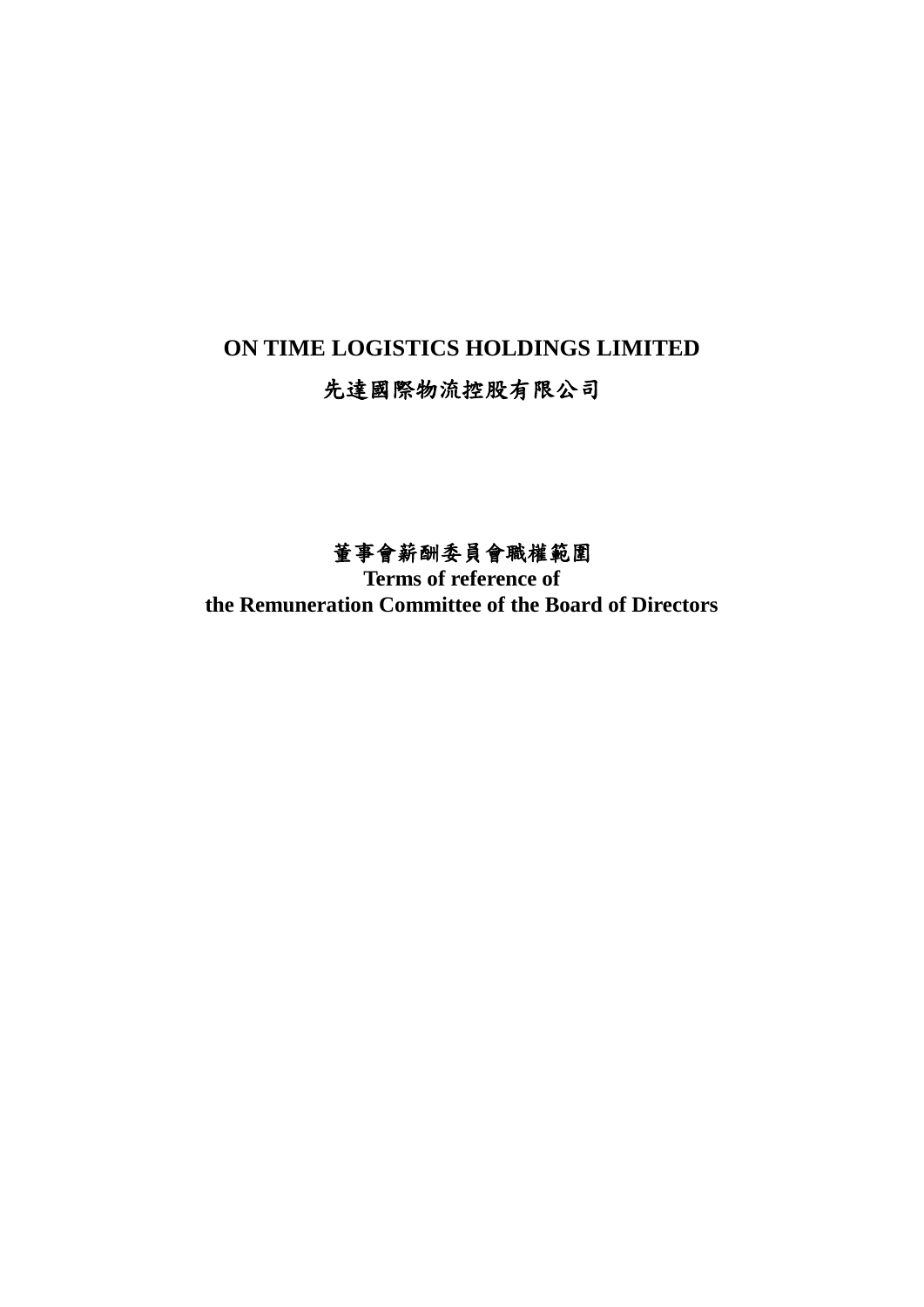### **ON TIME LOGISTICS HOLDINGS LIMITED**

先達國際物流控股有限公司

**(the "Company" and "**本公司**")**

**Terms of reference of the Remuneration Committee (the "Committee") of the Board (the "Board") of Directors (the "Directors") of the Company** 董事**("**董事**")**會**("**董事會**")**薪酬委員會**("**委員會**")**

# 權責範圍

## **(**中文本爲翻譯稿,僅供參考用**)**

### **1**. **Constitution** 組成

1.1 The Committee is established pursuant to a resolution passed by the Board at its meeting held on 21 June 2014.

## **2. Membership** 成員

- 2.1 Members of the Committee shall be appointed by the Board from amongst the members of the Board and shall consist of not less than three members and a majority of which should be independent non-executive Directors of the Company.
- 2.2 The Chairman of the Committee shall be appointed by the Board and shall be an independent non-executive Director.
- 2.3 The company secretary of the Company shall be the secretary of the Committee. In the absence of the secretary of the Committee, Committee members present at the meeting may elect among themselves or appoint another person as the secretary for that meeting.
- 2.4 The appointment of the members or secretary of the Committee may be revoked, or additional members may be appointed to the Committee by separate resolutions passed by the Board and by the Committee. An appointment of Committee member shall be automatically revoked if such member ceases to be a member of the Board.

本委員會是按本公司董事會於2014年 6 月 21 日會議通過成立的。

委員會成員由董事會從董事會成員中 挑選,委員會人數最少 3 名,而大部 份之成員須爲本公司的獨立非執行董 事。

委員會主席由董事會委任,並由獨立 非執行董事出任。

本公司的公司秘書委員會的秘 書。如委員會秘書缺席,出席的委員 會將在他們當中選出秘書或委任其 他人擔任秘書。

經董事會及委員會分別通過決議,方 可委任額外的委員會的成員、更替或 罷免委員會的成員或秘書。如該委員 會成員不再是董事會的成員,該委員 會成員的任命將自動撤銷。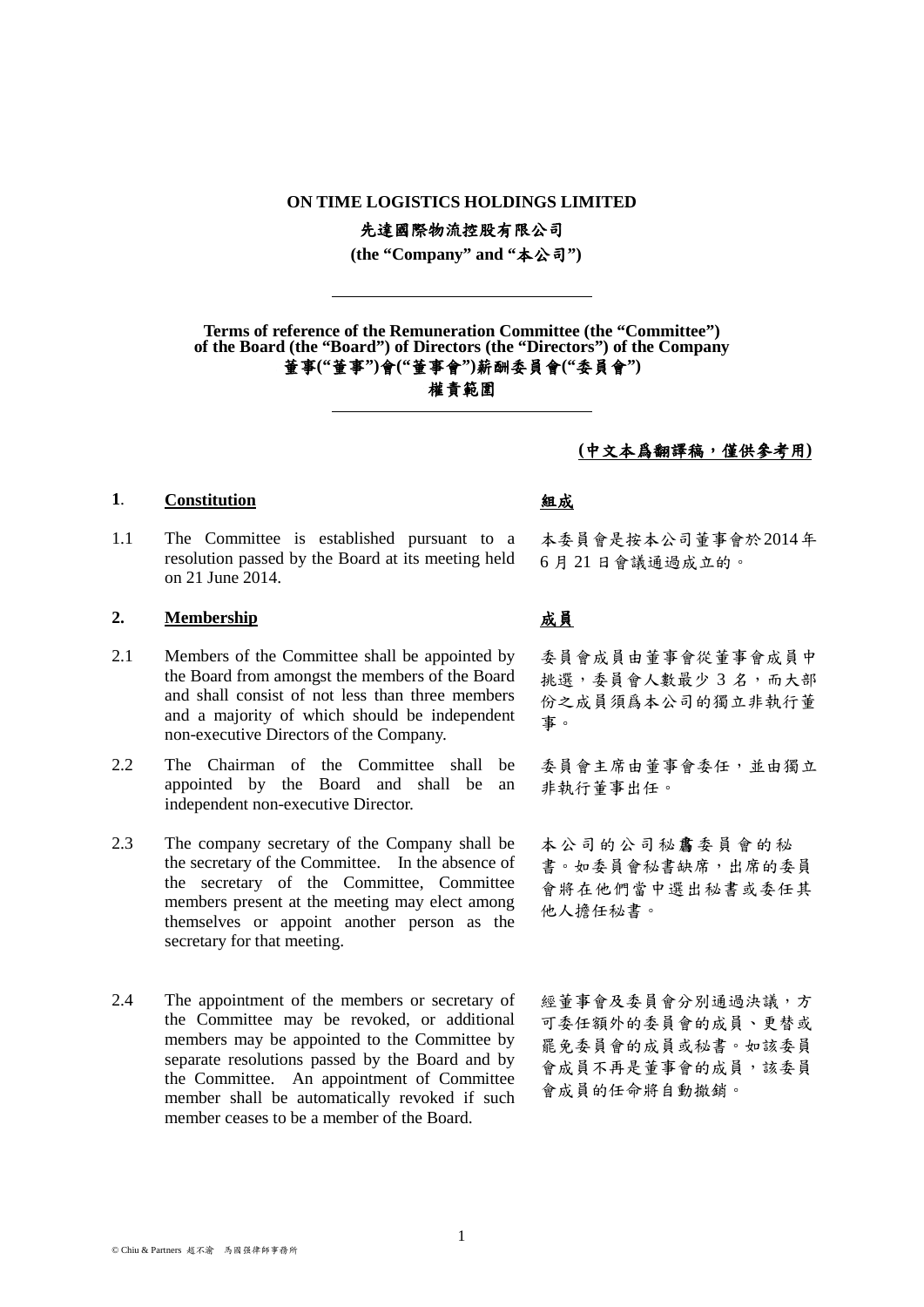### **3. Proceedings of the Committee** 會議程序

### 3.1 *Notice:* 會議通知:

(a) Unless otherwise agreed by all the Committee members (either orally or in writing), a meeting shall be called by at least seven days' notice. Such notice shall be sent to each member of the Committee, and to any other person invited to attend. Irrespective of the length of notice being given, attendance of a Committee member at a meeting constitutes a waiver of such notice unless the Committee member attending the meeting attends for the express purpose of objecting, at the beginning of the meeting, to the transaction of any business on the grounds that the meeting has not been properly convened.

> *(Note: Regular board meetings should be called by at least 14 days' notice: For all other board meetings, reasonable notice shall be given: cf: paragraph A.1.3 of Appendix 14 to the Rules (the "Listing Rules") Governing the Listing of Securities on The Stock Exchange of Hong Kong Limited (the "Stock Exchange"))*

- (b) A Committee member may and, on the request of a Committee member, the secretary to the Committee shall, at any time summon a Committee meeting. Notice shall be given to each Committee member in person orally or in writing or by telephone or by email or by facsimile transmission at the telephone or facsimile or address or email address from time to time notified to the secretary by such Committee member or in such other manner as the Committee members may from time to time determine.
- (c) Any notice given orally shall be confirmed in writing as soon as practicable and before the meeting.

(a) 除非委員會全體成員(口頭或書 面)同意,召開委員會的會議通知 期,不應少於七天。該通知應發 給所有委員會會員及其他獲邀出 席的人士。不論通知期長短,委 員會成員出席會議將被視為其放 棄受到足期通知的權利,除非出 席該會議的委員會成員的目的為 在會議開始之時,以會議還沒有 得到正確地召開為理由地,反對 會議處理任何事項。

> *(*註:根據香港聯合交易所有 限公司*("*聯交所*")*證券上巿規 則*("*上市規則*")*附錄十四第 *A.1.3* 段的規定,召開董事會 定期會議應發出至少 *14* 天通 知。至於召開其他所有董事會 會議,應發出合理通知*)*

- (b) 任何委員會成員或委員會秘書 (應委員會任何成員的請求時) 可於任何時候召集 委員會 會 議。召開會議通告必須親身以口 頭或以書面形式、或以電話、電 子郵件、傳真或其他委員會成員 不時議定的方式發出予各委員 會成員(以該成員最後通知秘書 的電話號碼、傳真號碼、地址或 電子郵箱地址為準)。
- (c) 以口頭方式作出的會議通知,應 儘快(及在會議召開前)以書面方 式確實。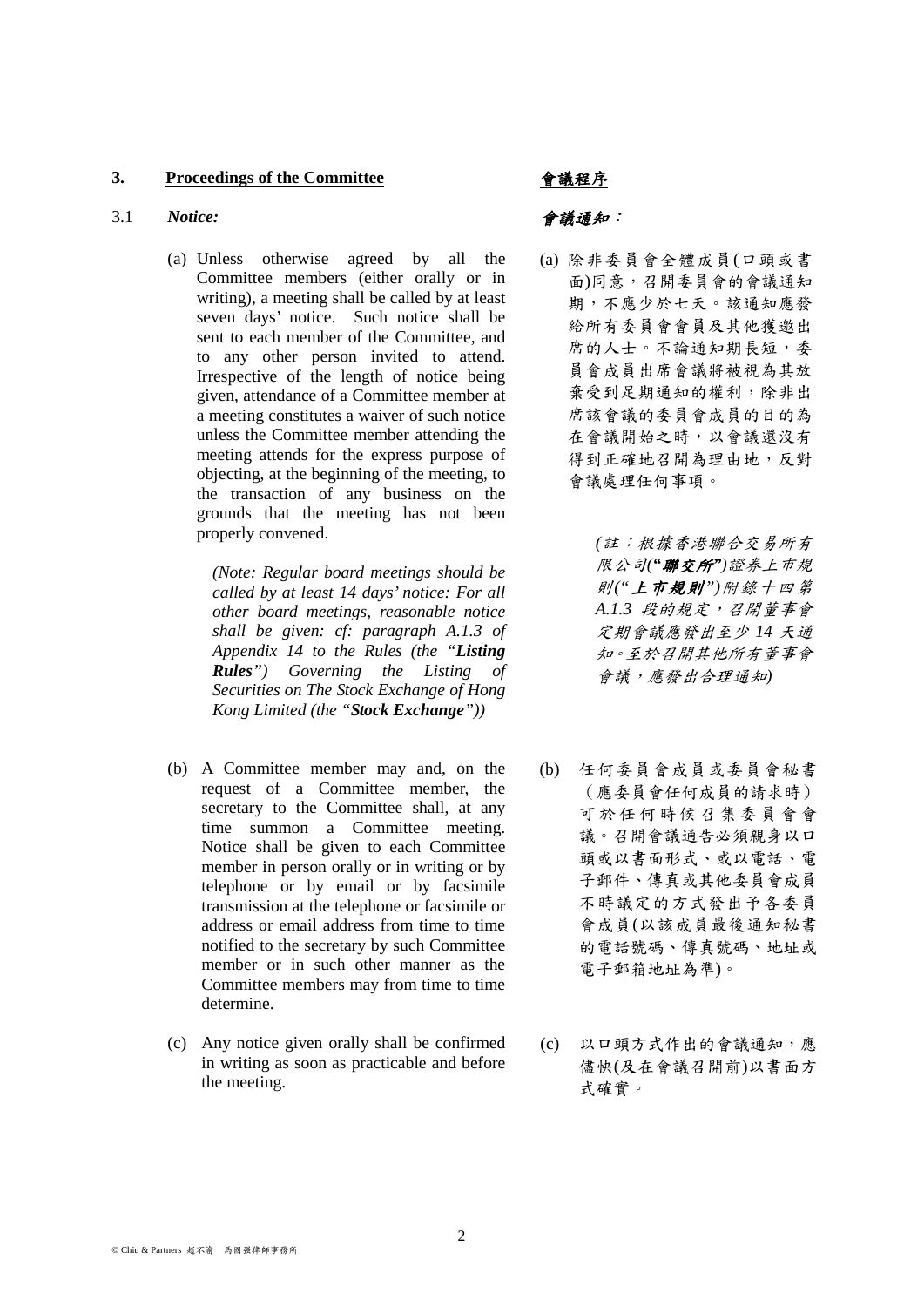- (d) Notice of meeting shall state the purpose, time and place of the meeting. An agenda together with other documents which may be required to be considered by the members of the Committee for the purposes of the meeting should generally be delivered to all Committee members seven days (and in any event not less than three days) before the intended date of the Committee meeting (or such other period as all the Committee members may agree).
- 3.2 *Quorum:* The quorum of the Committee meeting shall be two members of the Committee and a majority of which shall be the independent non-executive Directors.
- 3.3 *Frequency:* Meetings shall be held at least once every year to set policy on executive Directors' remuneration and to fix the remuneration packages for all Directors.
- 3.4 Meetings may be held in person, or by means of such telephone, electronic or other communication facilities as permit all persons participating in the meeting to communicate with each other simultaneously and instantaneously, and participation in such a meeting shall constitute presence in person at such meeting.
- 3.5 No Committee member may vote on any resolution of the Committee regarding his own remuneration.
- 3.6 A resolution in writing signed by all the Committee members shall be as valid and effectual as if it had been passed at a meeting of the Committee and may consist of several documents in like form each signed by one or more of the Committee members.

## **4. Overriding principles** 首要的基本規則

- 4.1 Remuneration levels should be sufficient to attract and retain Directors to run the Company successfully without paying more than necessary.
- 4.2 No Director should be involved in deciding his own remuneration.

(d) 會議通告必須說明開會目的、時 間、地點。議程及隨附有關文件 一般在預期召開委員會會議前 7 天(無論如何不少於 3 天)(或經 所有委員同意的其他時段)送達 各成員參閱。

法定人數**:** 委員會會議法定人數爲兩 位成員,而大部份出席的成員須爲獨 立非執行董事。

開會次數: 每年最少開會一次,以制 訂有關執行董事酬金的政策及釐定各 董事的薪酬待遇。

會議可由委員會成員親身出席,或以 電話、電子、或其他可讓出席會議的 人員同時及即時與對方溝通的方式進 行,而以上述方式出席會議等同於親 身出席有關會議。

委員會成員不能就有關其本身的薪酬 決議上投票。

經由委員會全體成員簽署通過的書面 決議案與經由委員會會議通過的決議 案具有同等效力,而有關書面決議案 可由一名或以上委員會成員簽署格式 類似的多份文件組成。

所定的薪酬的水平應足以吸引及挽留 董事管好公司營運,而又不致支付過 多的酬金。

任何董事不得參與訂定其本身的薪 酬。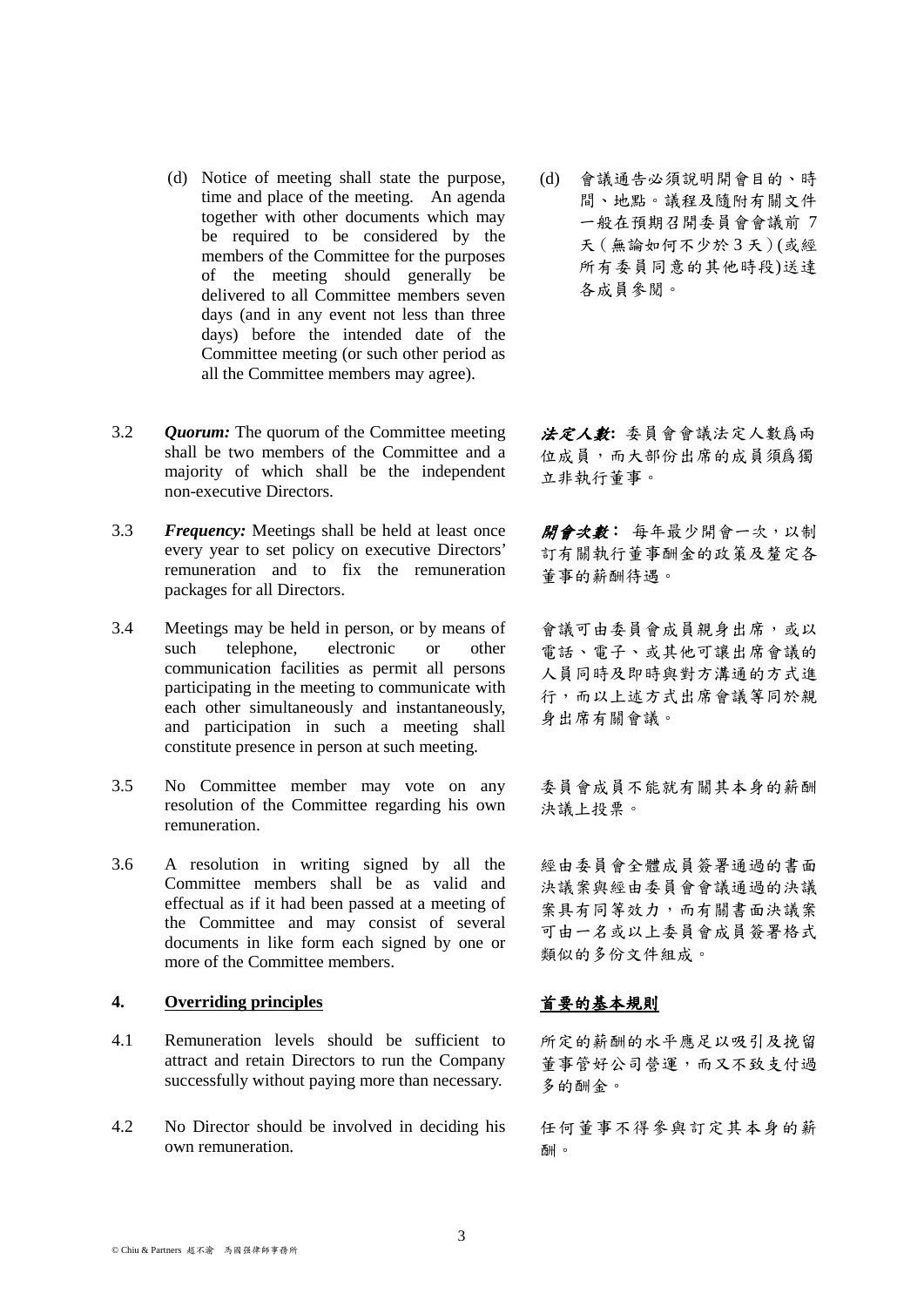4.3 The Committee should consult the chairman and/or chief executive about their remuneration proposals for other executive Directors. The Committee should have access to independent professional advice if necessary.

# **5. Alternate Committee members** 委任代表

5.1 A Committee member may not appoint any alternate.

# **6. Authority of the Committee** 委員會的權力

- 6.1 The Committee may exercise the following powers:
	- (a) to review any proposed service contract with any Director or senior management before such contract is entered into and to make recommendation to the Company's human resources department for any changes to the proposed terms of such contract ;
	- (b) to make recommendations regarding the remuneration, bonuses and welfare benefits of the executive Directors and the senior management;
	- (c) to obtain outside legal or other independent professional advice at the expenses of the Company on any matters within these terms of reference as it considers necessary and to secure the attendance of outsiders with relevant experience and expertise at its meetings, if it considers this necessary;
	- (d) to have access to sufficient resources in order to perform its duties;
	- (e) to review annually these terms of reference and their effectiveness in the discharge of its duties and to make recommendation to the Board any changes it considers necessary; and
	- (f) to exercise such powers as the Committee may consider necessary and expedient so that their duties under section 7 below can be properly discharged.

委員會應就其他執行董事的薪酬建議 諮詢主席及/或行政總裁。如有需要, 委員會應可尋求獨立專業意見。

委員會成員不能委任代表。

委員會可以行使以下權力:

- (a) 在簽訂有關合同前,審閱所有候 任董事及高級管理人員將會簽 訂的服務合同及向本公司的人 力資源部門就變更該等合同的 條款提出建議;
- (b) 考慮並就執行董事及其他高級 管理人員的薪酬、奬金及福利提 供意見;
- (c) 如委員會覺得有需要,可就涉及 本職權範圍的事宜向有相關經 驗及專業才能的獨立第三方尋 求獨立法律及其他專業意見,並 由本公司支付有關費用;
- (d) 可取得足夠資源以履行其職務﹔
- (e) 每年檢討本職權範圍及其有效 性,如委員會覺得有需要,可向 董事會提供修改建議;及
- (f) 爲使委員會能恰當地執行其於 第七章項下的責任,其認爲有需 要及有益的權力。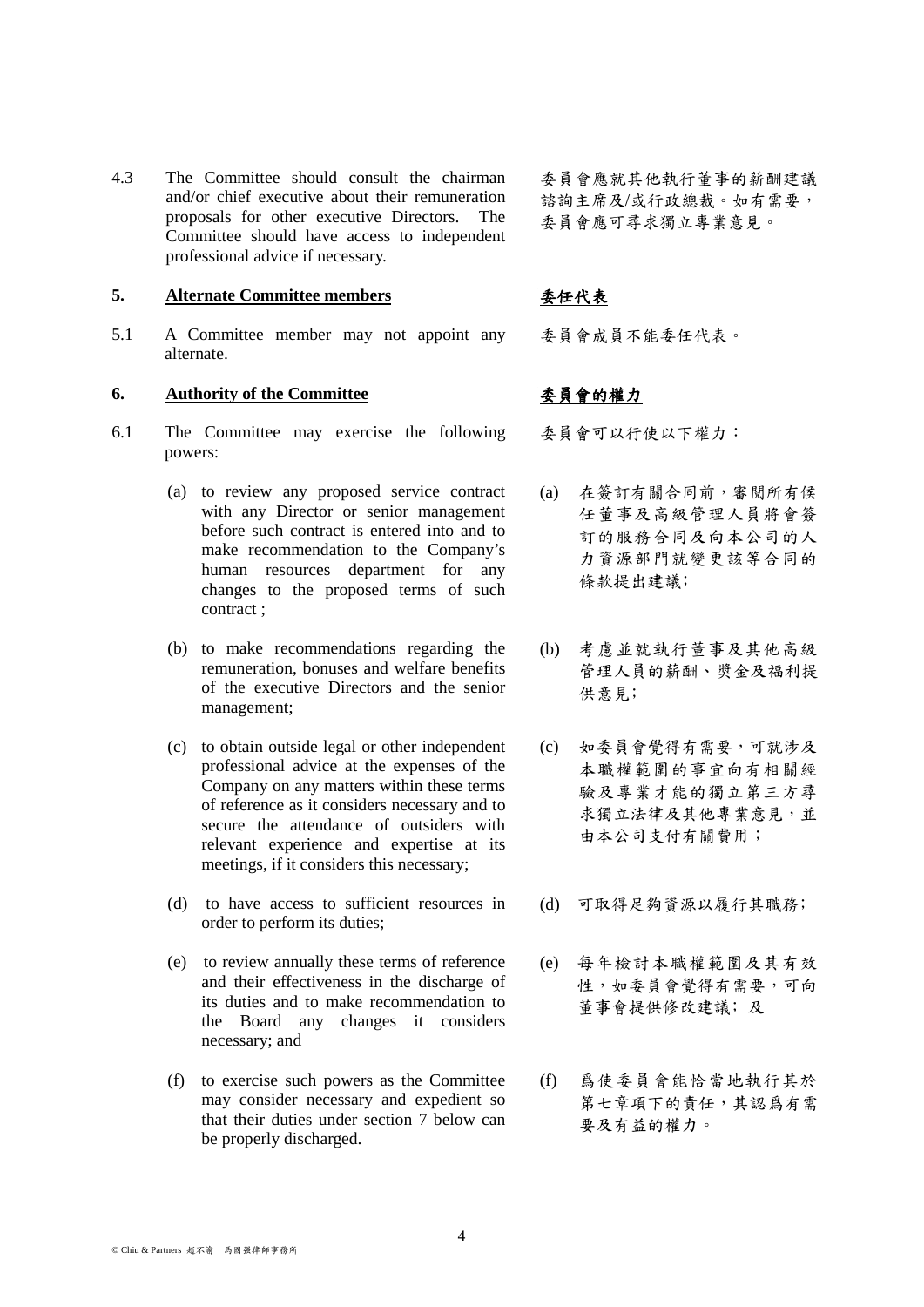6.2 The Committee should be provided with sufficient resources to discharge its duties.

- 7.1 The duties of the Committee shall be: 薪酬委員會負責履行以下責任:
	- (a) to make recommendations to the Board on the Company's policy and structure for all Directors' and senior management remuneration and on the establishment of a formal and transparent procedure for developing remuneration policy;
	- (b) to review and approve the management's remuneration proposals with reference to the Board's corporate goals and objectives;
	- (c) to make recommendation to the board on the remuneration packages of individual executive Directors and senior management, this should include benefits in kind, pension rights and compensation payments, including any compensation payable for loss or termination of their office or appointment;
	- (d) to make recommendations to the Board on the remuneration of non-executive Directors;
	- (e) to consider salaries paid by comparable companies, time commitment and responsibilities and employment conditions elsewhere in the group;
	- (f) to review and approve compensation payable to executive Directors and senior management for any loss or termination of office or appointment to ensure that it is consistent with contractual terms and is otherwise fair and not excessive;
	- (g) to review and approve compensation arrangements relating to dismissal or removal of directors for misconduct to ensure that they are consistent with contractual terms and are otherwise reasonable and appropriate; and

委員會應獲供給充足資源以履行其職 責。

# 7. Duties **buties buties** and the property of the of the set of the set of the set of the set of the set of the set of the set of the set of the set of the set of the set of the set of the set of the set of the set of t

- (a) 就本公司董事及高級管理人員的 全體薪酬政策及架構,及就設立 正規而具透明度的程序制訂薪酬 政策,向董事會提出建議;
- (b) 因應董事會所訂企業方針及目標 而檢討及批准管理層的薪酬建 議;
- (c) 向董事會建議個別執行董事及高 級管理人員的薪酬待遇,此應包 括非金錢利益、退休金權利及賠 償金額(包括喪失或終止職務或 委任的賠償);
- (d) 就非執行董事的薪酬向董事會 提出建議;
- (e) 考慮同類公司支付的薪酬、須付 出的時間及職責以及集團內其 他職位的僱用條件;
- (f) 檢討及批准向執行董事及高級 管理人員就其喪失或終止職務 或委任所須支付的賠償,以確保 該等賠償與合約條款一致;若 未能與合約條款一致,賠償亦須 公平合理,不致過多;
- (g) 檢討及批准因董事行爲失當而 解僱或罷免有關董事所涉及的 賠償安排,以確保該等安排與合 約條款一致﹔若未能與合約條 款一致,有關賠償亦須合理適 當; 及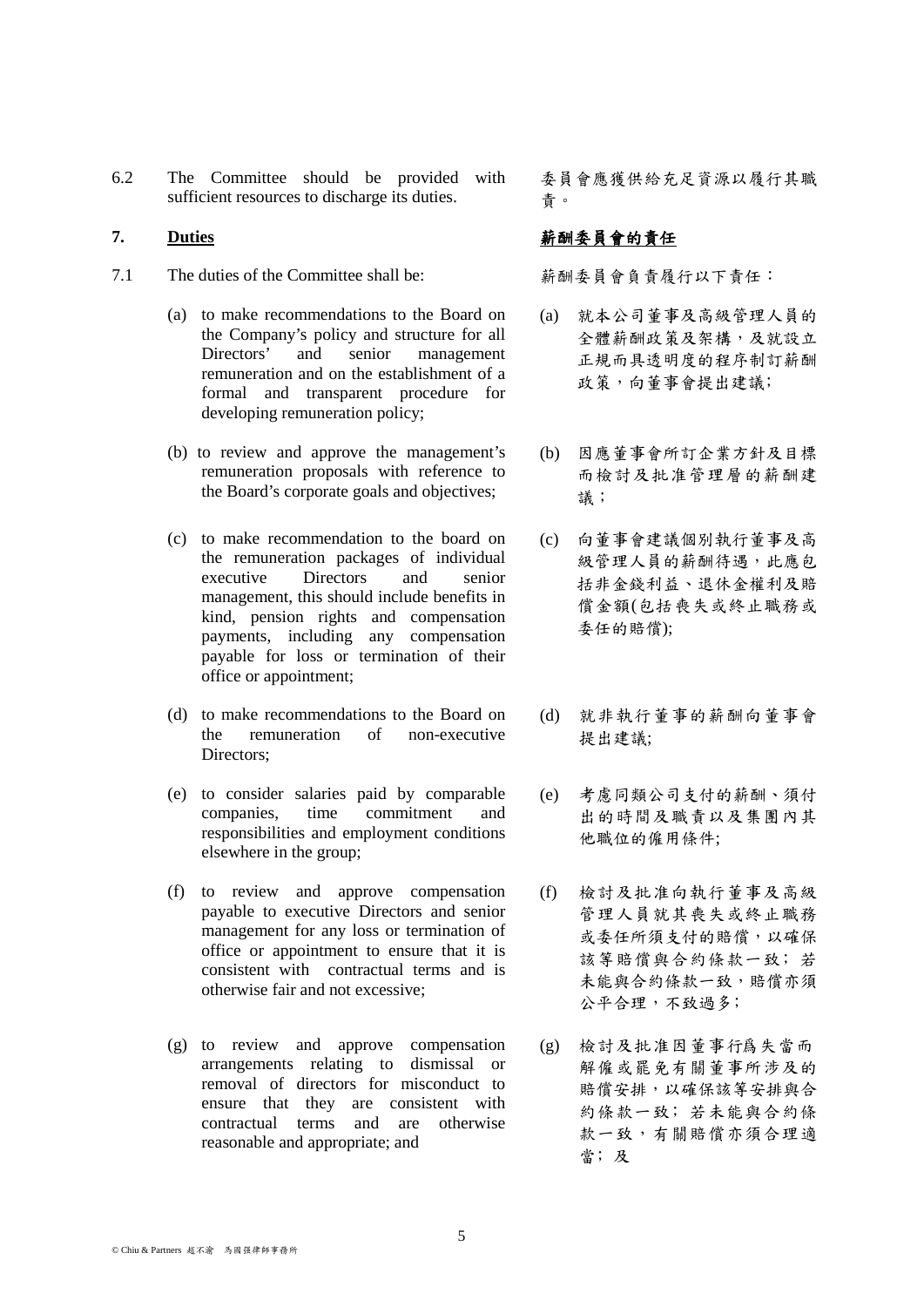during that financial year.

9.1 The chairman of the Committee or in his absence, another member of the Committee or failing this, his duly appointed delegate, shall attend the annual general meeting of the Company and be prepared to answer questions at the annual general meeting

8.3 The secretary of the Committee shall keep record

of all meetings of the Committee held during each financial year of the Company and records of individual attendance of members of the Committee, on a named basis, at meetings held

(h) to ensure that no Director or any of his associates is involved in deciding his own

beginning of each meeting, ascertain and record the existence of any conflicts of interest and minute them accordingly. The relevant member of the Committee shall not be counted towards the quorum and he must abstain from voting on any resolution of the Committee in which he or any of his associates has a material interest, unless the exceptions set out in note 1 to

8.1 The secretary of the Committee shall, at the

Appendix 3 to the Listing Rules apply.

8.2 Full minutes of Committee meetings shall be

kept by a duly appointed secretary of the meeting (who should normally be the company secretary). Draft and final versions of minutes of the Committee meetings should be sent to all Committee members for their comment and records within a reasonable time after the meeting (generally, meaning within 14 days after the meeting). Once the minutes are signed, the secretary shall circulate the minutes and reports of the Committee to all members of the Board.

remuneration.

**10. Reporting responsibilities** 匯報責任

responsibilities.

The Committee shall report to the Board after each meeting.

on the Committee's activities and their

(h) 確保任何董事或其任何聯繫人 不得參與釐定其薪酬。

# **8. Minutes and records** 會議紀錄

委員會的秘書應在每次會議開始時查 問是否有任何利益衝突並記錄在會議 紀錄中。有關的委員會成員將不計入 法定人數內,而除非上市規則附錄三 附註一適用,相關委員就他或其任何 聯繫人有重大利益的委員會決議必需 放棄投票。

委員會的完整會議紀錄應由正式委任 的會議秘書(通常 爲公司秘書)保存。 會議紀錄的初稿及最後定稿應在會議 後一段合理時間(一般指委員會會議結 束後的14天內)內先後發送委員會全體 成員,初稿供成員表達意見,最後定稿 作其紀錄之用。會議紀錄獲簽署後,秘 書應將委員會的會議紀錄和報告傳閱 予董事會所有成員。

委員會秘書應就本公司各財政年度內 委員會所有會議之會議紀錄存檔,以 及具名記錄每名成員於委員會會議的 出席率。

# **9. Annual general meeting** 股東周年大會

委員會的主席,或在委員會主席缺席 時由另一名委員(或如該名委員未能 出席,則其適當委任的代表)應出席股 東周年大會,並在股東周年大會上回 應有關委員會的活動及其職責的問 題。

委員會應於每次委員會會議後向董事 會作出匯報。